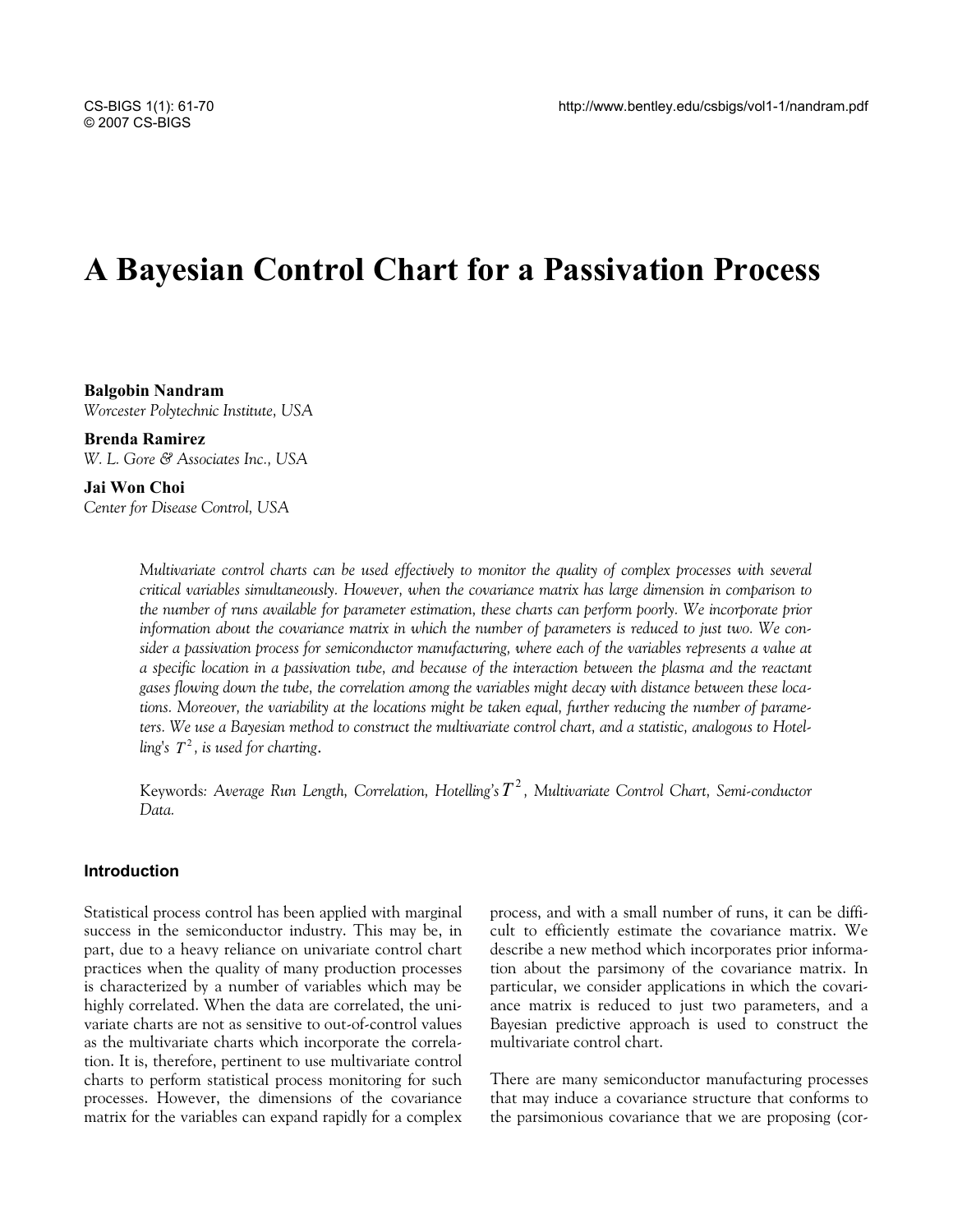relation that degrades with distance in space). Some examples of these are an LPCVD (low pressure chemical vapor deposition) reactor that is used for the deposition of polysilicon or nitride, or a PECVD (plasma enhanced chemical vapor deposition, Engle 1980) reactor for the deposition of nitride or oxide. To further illustrate this, we consider a passivation process for semiconductor manufacturing, where each of k variables (measures of deposition) represents a value at a specific location in a passivation tube, and because of the interaction between the plasma and the reactant gases flowing down the tube, the correlation among the variables might decay with distance between these locations. Moreover, taking equal variability at the locations might further reduce the number of parameters. Diffusion processes, which would include oxidation and annealing to drive dopants into silicon substrates, constitute another step that may be explained by our method. Finally, single wafer processes may be another application for our method; wafer etching typically produces radial patterns on the wafer that induce some form of spatial correlation across the wafer.

Hotelling (1947) pioneered the work on multivariate control charts. In particular, the values plotted on the control charts are usually statistics related to his wellknown  $T^2$  statistic. His work has led to several groundbreaking applications of multivariate methods to industrial problems. Indeed, there are many examples of multivariate processes where the use of separate individual charts would not have detected out-of-control conditions; see, for example, Ryan (1989) and Montgomery (1991). If there is prior information about the form of the covariance matrix, the performance of these multivariate charts can be improved substantially.

Multivariate control charting is an area of much research activity. Sullivan and Woodall (1996) compared a number of classical multivariate control charts for individual observations, and showed that the procedure of pooling all data to estimate the mean vector and the covariance matrix is not effective in detecting a shift in the mean vector because the covariance matrix is badly estimated. Thus, they considered several alternatives to estimate the covariance matrix. Our method differs from theirs in that, with hindsight, we can estimate the covariance matrix efficiently if there is parsimony. Nonparametric approaches are described by Liu (1995) in which unlike in standard approaches (e.g., Tracy et al. 1992) both location and scale shifts are detected. Also Liu and Tang (1996) describe control charting using bootstrap methods. However, our data can be modeled using a multivariate normal distribution, and we desire to incorporate prior information about the covariance matrix. In addition, the special case of multivariate statistical process control with

several identical process streams (i.e., commensurate measurements for the same multivariate observation) is similar in spirit to our applications (see, for example, Runger et al. 1996).

Alt (1982) described two distinct phases for constructing control charts. The first phase, screening, is retrospective, and in this phase, control limits are constructed with historical data from a stable process. It is assumed that the principles of rational subgroups are used to minimize the effects of assignable causes within subgroups and to maximize such effects between subgroups. The second phase, monitoring, is prospective, and in this phase, the control limits, which were obtained from historical data, are used to detect departures from the process standards as future subgroups are taken. The correlation structure of the data should be taken into consideration in both of these phases.

Tracy, Young, and Mason (1992), henceforth referred to as TYM, provide a simple description of a standard method for constructing multivariate control chart. Let  $y_1, y_2, \ldots, y_n \sim N(\mu, \Sigma)$ , where  $y_i$  is the vector of  $k$ measurements at the  $i^{th}$  run,  $\mu$  is the  $k\!\times\!1$  mean vector and  $\Sigma$  is the  $k \times k$  covariance matrix of the process. Letting  $\bar{y} = \sum_{i=1}^{n} y_i / n$  be the sample mean vector and  $S = \sum_{i=1}^{n} (y_i - \overline{y})(y_i - \overline{y})^{'}/(n-1)$  $\int_{i=1}^{n} (y_i - \overline{y})(y_i - \overline{y})'/(n-1)$  be the sample covariance matrix, for screening with  $n > k+1$ , the statistic  $Q_i = (y_i - \overline{y})^T S^{-1} (y_i - \overline{y})$  is compared with the control limits derived from  $nQ_i/(n-1)^2 \sim Beta(k/2, (n-k-1)/2)$ . For monitoring a future multivariate observation  $y_f$  the charting statistic  $T^2 = (y_f - y)'S^{-1}(y_f - y)$  is compared with the control limits derived from  $n(n-k)T^2/k(n+1)(n-1) \sim F(k,n-k)$ . TMY (1992) used the .01, .50 and .99 quantiles of the beta distribution and the *F* -distribution to perform screening and monitoring respectively.

In contrast our method, which uses a predictive approach, is based on a simple idea. Given sample data the predictive distribution of the next observation is computed, and it is used to derive the control limits when the process is in control using a charting statistic analogous to Hotellings'  $T^2$  statistic. When further observations are taken from the process and if the observed charting statistic falls outside the control limits, the process is said to be out of control. Furthermore, in principle, normality is not required to execute this method. However, like TYM we study a multivariate normal process.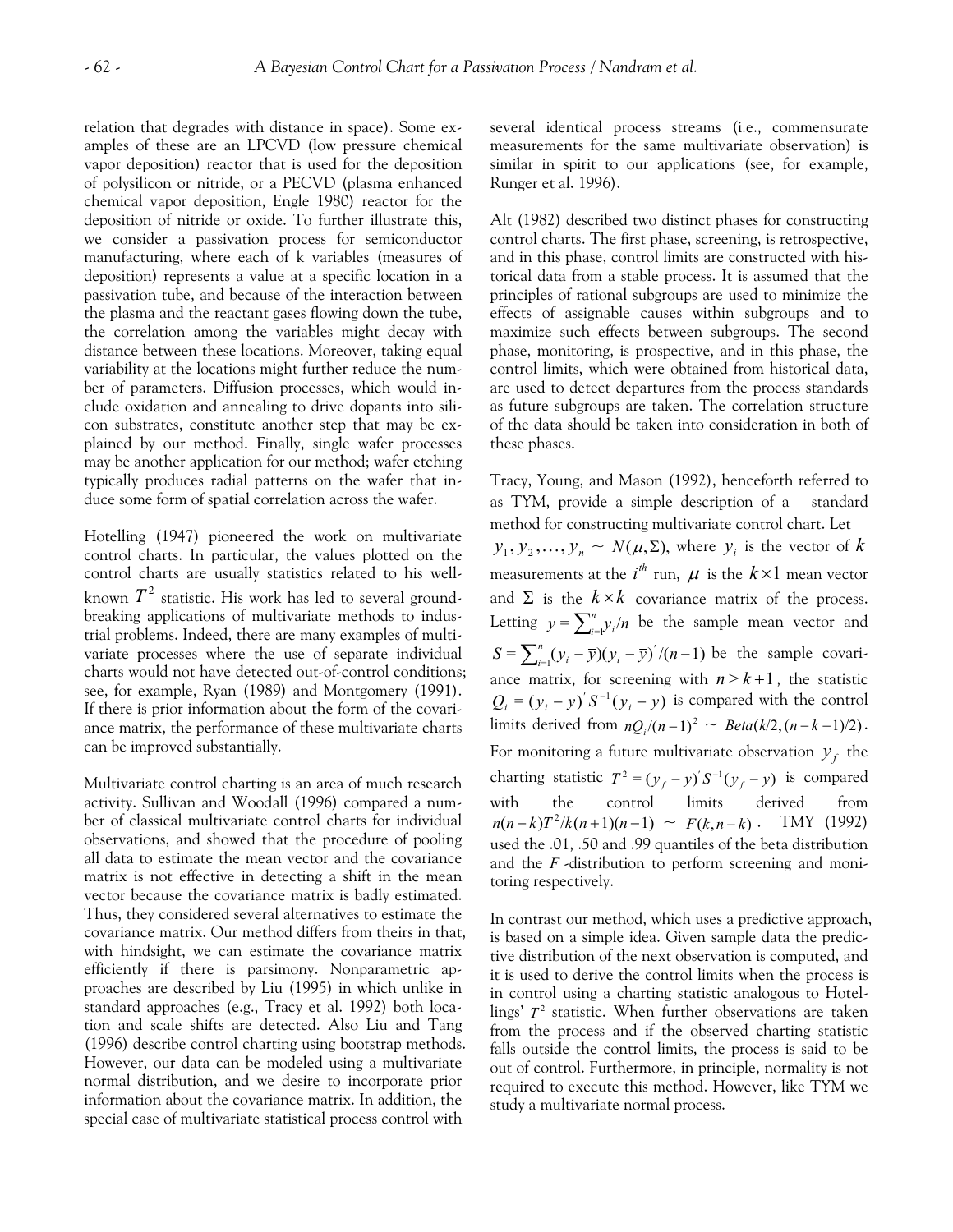For both methods the condition  $n > k$  can be a nuisance. For example, for a typical application with *k*=5, there are  $k(k+3)/2 = 20$  parameters to be estimated, and if *n* is not much larger than *k*, the parameters  $\mu$  and even worse  $\Sigma$ cannot be estimated efficiently. See Boyles (1996) for an extensive discussion of this problem. If the application involves only commensurate variables, one can hope to reduce the number of parameters in the covariance matrix by utilizing the physical properties of the process.

Unfortunately, with the parsimonious covariance matrix the distributions of  $Q_i$  and  $T^2$  are not as simple as stated by TYM. Thus, while this parsimony in reducing the number of parameters may lead to improved precision, there is some loss in simplicity. Fortunately, the gain in precision will outweigh the loss in simplicity. Boyles (1996) demonstrated increased precision in the parsimonious covariance structure which occurs in applications with a multidimensional lattice (a grid of points in a coordinate system). He also pointed out that there is no exact distribution for setting control limits and proposed an approximation to the distribution of Hotelling's  $T^2$ charting statistic. We provide essentially an exact distribution.

Using a sampling based method, it is conceptually simple to obtain the distribution of the charting statistic under the parsimonious covariance structure, together with any useful prior information that may be obtained from historical data. The charts are constructed using the Metropolis-Hastings algorithm (Chib and Greenberg 1995) through a statistic analogous to Hotelling's  $T^2$ . During the screening phase the control limits are constructed using a cross-validation and future monitoring is done using the analogous Hotelling's  $T^2$  statistic with the control limits established from the cross-validation.

Thus, we describe a Bayesian multivariate chart appropriate for the passivation process in the semiconductor industry. The rest of the paper is organized as follows. In the next section we describe the semiconductor data and a preliminary data analysis. In the following section we describe the methodology; in particular, the Bayesian model and the new charting statistic are discussed. We then describe control charting in our application on the semiconductor data. We also describe a simulation study to assess the performance of our method and to compare it with the TYM method. The last section contains conclusions. In this paper, we omit the technical details which can be obtained from Nandram and Ramirez (2005).

### **Semiconductor Data**

The computer industry has made substantial progress in technology and capability in the past twenty years; complex computations that used to be accomplished by a computer that filled an entire room can now be done using a laptop computer. One of the primary reasons the computer industry has advanced so fast is due to the technological advances in silicon based integrated circuits. An integrated circuit is smaller than a dime, and can contain millions of transistors with metal lines thinner than a human hair. These metal lines carry high density current. It is very difficult to manufacture integrated circuits; a typical process consists of hundreds of steps. Passivation is one such step and has motivated this work. The passivation process is performed to deposit an insulating, protective layer over the entire device after metalization. The passivation layer can be deposited onto the wafers in a furnace (tube) that uses plasma-enhanced chemical vapor deposition. A graphite boat in the tube, which was used for our application, is configured to hold 96 4-inch wafers.

The passivation tube is partitioned into zones in both the width and the length of the tube (see Figure 1). There are 12 rows that run down the length of the passivation tube with 5 pairs of rows that run back-to-back. Each row can hold 8 wafers and each wafer is placed with its back against the slat in an upright position. Nitrous oxide, silane, and diluent are then pumped into the tube where the wafers are loaded, gas flows parallel to the wafers' surface, and finally a plasma is ignited. The plasma energy breaks down the reactant gases, allowing chemical vapor deposition to occur on the wafer surface, thus forming the passivation layer. Monitor or bare silicon wafers are strategically placed at three locations in one of the middle rows near the gas source, center, and door in the tube.



**Figure 1.** Location of the wafers in the passivation tube with gas pumped in

At the end of each run, five thickness measurements are taken from the top, center, left, right, and bottom positions of each of the three wafers. The quality of the process is assessed by studying the variability of these film thickness measurements. A *NanoSpec*<sup>©</sup>, which relies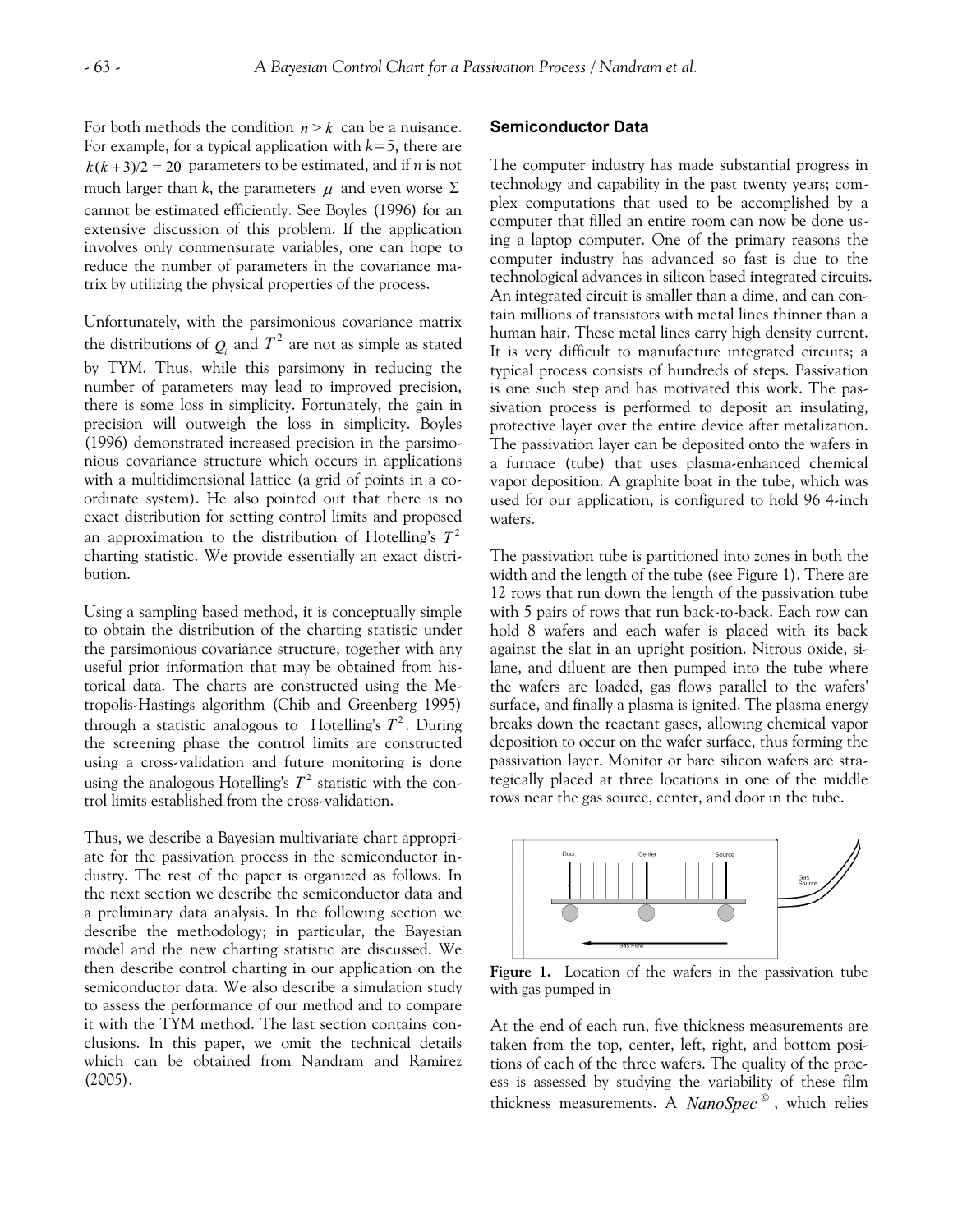on the interference of light, is used to measure the thickness of the film. The equipment is capable of measuring film thicknesses from 100 angstroms to 50,000 angstroms (1 angstrom is  $1 \times 10^{-8}$  centimeters). The Nanospec is a very reliable instrument for measuring commercially prime (monitor) wafers. However, there may be some difficulties in taking measurements if extreme variation in surface conditions of the underlying substrate exists. Also, the interaction between the plasma and gas flow down the tube, along with temperature gradients, causes variation in film properties, such as film thickness.

The average of the five measurements on each wafer is usually studied. However, the three wafer averages that represent the three tube locations are usually highly correlated. This is expected because all the wafers in the tube are simultaneously exposed to the same conditions for each run. Therefore, it is sensible to consider the three measurements as a three dimensional vector. It is believed that, for all practical purposes, the variability at the three locations can be taken equal, and that the correlation among the locations decay with distance between the locations. However, the thicknesses of the coating at the three locations are expected to be different.

The process is monitored by taking a number of runs in time. The objective is to use the thickness data to construct the control limits for the process and then to monitor the future of the process using the established control limits under the prescribed covariance structure.

Our data set, collected by a US based semiconductor manufacturer, consists of 26 runs from a passivation tube where each run consists of the average film thicknesses on 3 monitor wafers located at the source, center and door of the passivation tube (i.e., *k*=3 and *n*=26). For convenience, the original measurements were divided by 1000 for our analysis. We are unable to present the original data here because of confidentiality issues. However, in Table 1 we have provided a masked data set which can be used for exploration.

Thus, we present a preliminary analysis of the 26 threedimensional measurements. The sample pairwise correlation between the wafer averages at the source and center is 0.89, between the center and the door is 0.87, and between the source and the door is 0.74, indicating that the population correlation matrix has the requisite structure. The sample variance at the source, center, and door are 0.64, 0.41, and 0.38, respectively; the average estimated variance is 0.48. These estimated variances indicate that the corresponding population variances can be taken equal.

| and door of the passivation tube |        |      |  |  |  |  |  |  |  |
|----------------------------------|--------|------|--|--|--|--|--|--|--|
| Source                           | Center | Door |  |  |  |  |  |  |  |
| 2.05                             | 2.07   | 2.07 |  |  |  |  |  |  |  |
| 2.10                             | 2.10   | 2.07 |  |  |  |  |  |  |  |
| 2.05                             | 2.05   | 1.98 |  |  |  |  |  |  |  |
| 2.07                             | 2.03   | 1.92 |  |  |  |  |  |  |  |
| 2.05                             | 2.04   | 1.89 |  |  |  |  |  |  |  |
| 2.06                             | 2.07   | 2.09 |  |  |  |  |  |  |  |
| 2.08                             | 2.05   | 2.04 |  |  |  |  |  |  |  |
| 2.02                             | 2.00   | 1.72 |  |  |  |  |  |  |  |
| 2.10                             | 2.09   | 2.12 |  |  |  |  |  |  |  |
| 2.57                             | 2.52   | 2.40 |  |  |  |  |  |  |  |
| 2.39                             | 2.20   | 2.09 |  |  |  |  |  |  |  |
| 2.17                             | 2.17   | 2.12 |  |  |  |  |  |  |  |
| 2.31                             | 2.34   | 2.30 |  |  |  |  |  |  |  |
| 2.22                             | 2.30   | 2.28 |  |  |  |  |  |  |  |
| 2.09                             | 2.08   | 2.00 |  |  |  |  |  |  |  |
| 2.29                             | 2.39   | 2.36 |  |  |  |  |  |  |  |
| 2.23                             | 2.32   | 2.28 |  |  |  |  |  |  |  |
| 2.21                             | 2.28   | 2.22 |  |  |  |  |  |  |  |
| 2.15                             | 2.12   | 2.18 |  |  |  |  |  |  |  |
| 2.13                             | 2.21   | 2.21 |  |  |  |  |  |  |  |
| 2.07                             | 2.12   | 1.87 |  |  |  |  |  |  |  |
| 2.16                             | 2.14   | 2.15 |  |  |  |  |  |  |  |
| 2.10                             | 2.07   | 2.02 |  |  |  |  |  |  |  |
| 2.09                             | 2.09   | 1.99 |  |  |  |  |  |  |  |
| 2.15                             | 2.17   | 2.14 |  |  |  |  |  |  |  |
| 2.18                             | 2.24   | 2.21 |  |  |  |  |  |  |  |

**Table 1:** Masked data at the source, center

Note: These data give answers different from the original data.

In addition, we perform a preliminary analysis to determine differences between the locations in the tube and to get rough estimates of  $\sigma^2$  and  $\rho$  using a repeated measures model (i.e., the correlation is the same between any two locations). Letting  $y_{ij}$  denote the components of  $y_i$ , we used PROC MIXED in SAS to fit the model

$$
y_{ij} = \theta + \kappa_i + \nu_j + e_{ij},
$$

where  $\kappa_1, \kappa_2, ..., \kappa_n \sim N(0, \delta^2)$  and independently  $e_{11}, e_{12},..., e_{nk} \sim N(0, \sigma^2)$  with fixed effects  $\theta + \nu_j$  at location  $j, j = 1,2,3$ . Then, the means of  $y_{ij}$  are estimated by 10.78, 10.82 and 10.53 for the pump, center and the door respectively. The estimate of the common variance of  $y_{ij}$  is 0.478 at the source, center and door and the estimate of the correlation is 0.816. Also, a test of  $v_1 = v_2 = v_3$  gives a p-value of .001, indicating that the thicknesses at the three locations are significantly different.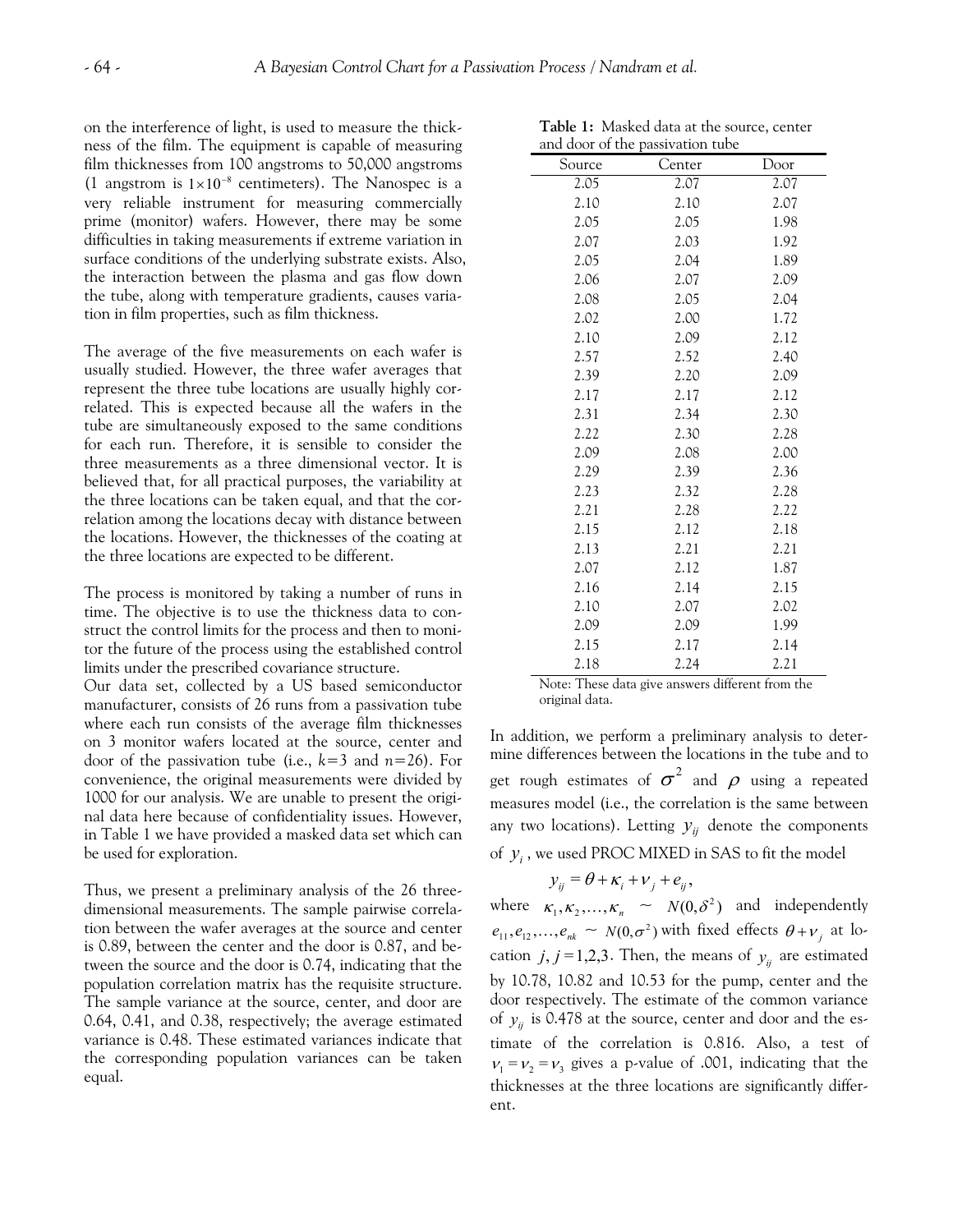We also fitted the full covariance matrix (i.e., the TYM model) using the method based on the quantiles of a beta distribution described by Rencher (1995, Sec. 4.4.2). The quantile plot shows six points departing from normality in which runs 8, 10, 11 and 21 are included. Both tests for skewness and kurtosis reject normality with all 26 observations. When we repeated the test with 22 runs, about three points in the quantile plot departed from linearity, and the test for kurtosis rejected normality. Next, we present our methodology and apply it to these data.

#### **Bayesian Methodology**

In this section, we show how to construct a Bayesian multivariate control chart. First, we describe a model appropriate for commensurate measurements with a parsimonious covariance structure. Second, we use these samples to construct a Mahalanobis distance analogous to Hotelling's  $T^2$  which, in turn, is used to obtain the control chart (i.e., the lower control limit, center line and upper control limit). Screening is done using a Bayesian crossvalidation. Again, note that the technical details are presented in Nandram and Ramirez (2005).

#### **Modeling**

Quite generally we consider *k* measurements taken at a particular time point. (The *k* measurements constitute a *k*-dimensional vector.) We also consider *n* historical runs to construct the control charts. We incorporate prior information about the parsimony of the covariance matrix using a Bayesian model.

A multivariate normal distribution is not an unreasonable candidate distribution for our measurements. Thus, starting with multivariate normality for the measurements, we take iid

$$
y_1, y_2, \ldots, y_n \mid \mu, \Sigma \sim N(\mu, \Sigma), \tag{1}
$$

where  $\mu = (\mu_1, \mu_2, ..., \mu_k)$  is the mean vector and  $\Sigma = \sigma^2 \Gamma$  is the covariance matrix with  $\Gamma$  equal to the correlation matrix (assuming equal variability at each position in the tube).

With appropriate prior information, one can choose the correlation matrix to have a reduced number of parameters. An application of particular interest to us is the one in which  $\Gamma = (\rho_{ii})$  and

$$
\rho_{jj} = \rho^{|j-j'|}, j, j' = 1, 2, ..., k, 0 < \rho < 1;
$$

this suggests that locations further away have smaller correlations.

Although our model is specific, our method could be applied in the same spirit to other correlation structures. For example, a very simple covariance structure arises in a equicorrelated and equivariance situation where  $\Sigma = \sigma^2(\rho I + (1 - \rho)J)$  with *I* the  $k \times k$  identity matrix and  $J$  the  $k \times k$  matrix of ones. A more complicated situation can arise if the  $jj'$  element of  $\Sigma$  is  $\sigma_j \sigma_{j'} \rho^{|j-j'|}, j, j' = 1, 2, ..., k, 0 < \rho < 1$ . Here the variances are different and correlation falls off with distance, and therefore, our specific model is a special case of this more general model. But even in this more general situation there could be significant parsimony with even a moderate number of variables.

In any application the assumption of multivariate normality, together with our proposed covariance structure, must be assessed. Note that the results of Tracy et al. (1992) do not apply to this model. In particular, if the parsimonious covariance matrix is used, the sample covariance matrix must also have this same pattern and the distributions used for charting are not as described in the review of the first section of this paper.

For priors, we take  $p(\mu) = 1$ ,  $p(\sigma^2) \propto \sigma^{-2}$  and  $p(\rho) = 1, 0 \leq \rho \leq 1$ ; in this case the performance should be similar to the one based on maximum likelihood estimation if one can carry out an accurate analysis.

Under the Bayesian model specified by (1) and the prior distributions just defined we will construct a statistic analogous to Hotelling's  $T^2$  for control charting. The posterior distribution of this statistic is estimated using a sampling based method through the Metropolis-Hastings sampler (see Nandram and Ramirez 2005), and the control limits are obtained using the appropriate percentiles of the charting statistic.

#### **The Charting Statistic**

Let  $\Omega = (\mu, \sigma^2, \rho)$  be the set of all parameters and  $\mathbf{y} = (y_1, \ldots, y_n)$  be the set of all data. Let  $\mathbf{y}_f$  be the vector of the *k* measurements of a future run. Then our charting statistic is

 $D_f = (y_f - E(y_f | y))'(cov(y_f | y))^{-1}(y_f - E(y_f | y)),$  (2) where  $E(y_f | y)$  and  $cov(y_f | y)$  are the posterior mean and covariance of  $y_f$ . Given  $\Omega$  we assume that  $y_f \sim$  $(\mu, \Sigma)$  and independent of the past runs *y*. Then, it is easy to show that  $E(y_f | y) = E(\mu | y)$ ,

$$
cov(y_f | y) = E(\Sigma | y) + cov(\mu | y). \tag{3}
$$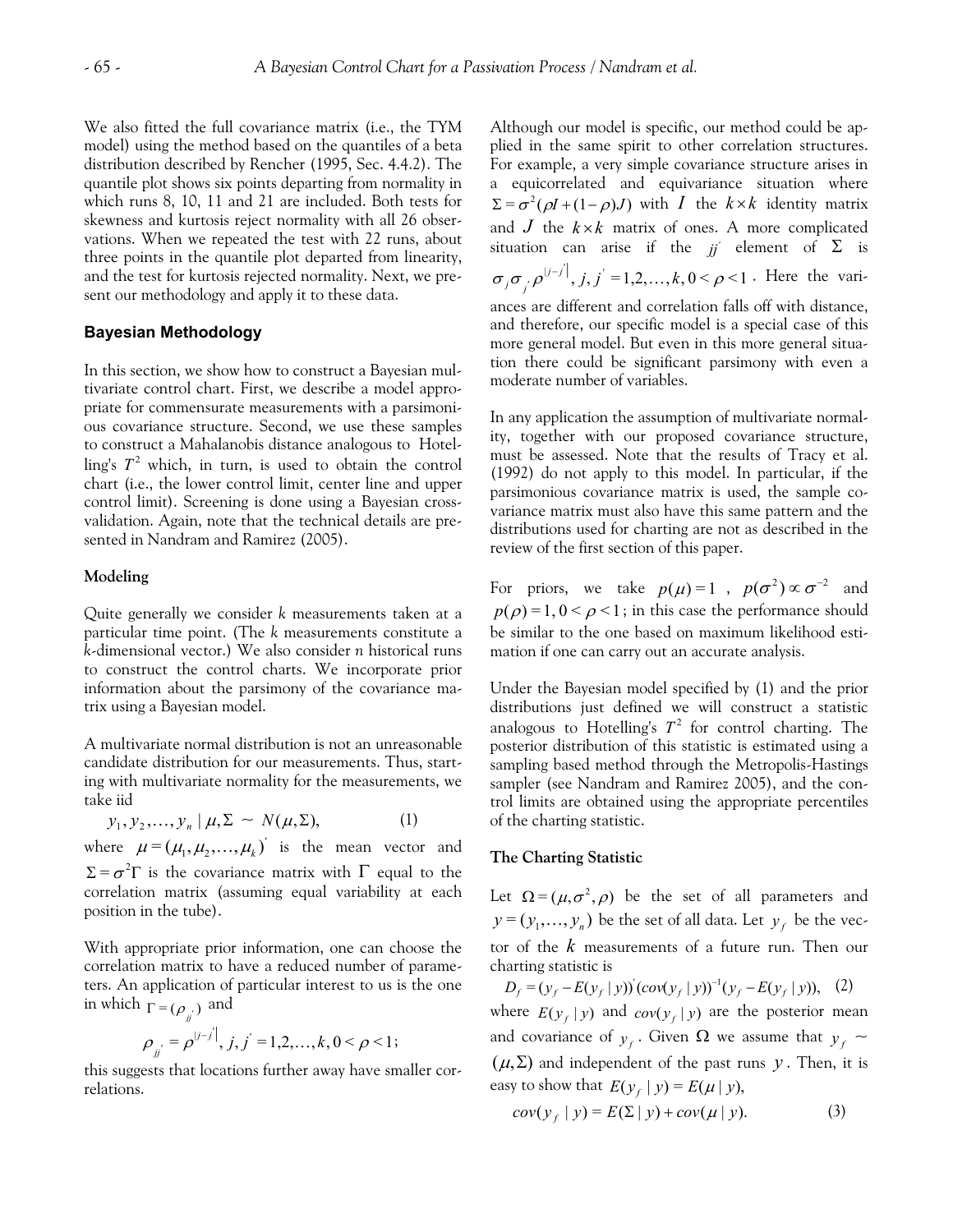More importantly, the posterior predictive distribution of  $y_f$  given  $y$  is

$$
\pi(y_f | y) = \int_{\Omega} f(y_f | \Omega) \pi(\Omega | y) d\Omega. \tag{4}
$$

Note that the posterior distribution of  $\Omega|y$  is needed to compute the posterior distribution of  $D_f$  in (2). Because the posterior distribution of  $\Omega | y$  is intractable, the posterior distribution of  $D_f$  is also intractable.

Under the model it follows from Bayes' theorem that the joint posterior distribution  $\pi(\Omega|y)$  is given by

$$
\pi(\Omega \mid y) = \pi_0(\Omega) \ell(\Omega \mid y) \tag{5}
$$

where  $\pi_0(\Omega)$  is the prior distribution given by  $\pi_0(\Omega) \propto \sigma^{-2}$  and  $\ell(\Omega \mid y)$  is the likelihood function

$$
\ell(\Omega \mid y) \propto (\sigma^2)^{-nk/2} (1 - \rho^2)^{-n(k-1)/2} \times
$$
  
 
$$
e \exp\{-(2\sigma^2(1-\rho^2))^{-1}(a-2\rho b + \rho^2 c)\}
$$

with

$$
a = \sum_{i=1}^{n} \sum_{j=1}^{k} (\mathbf{y}_{ij} - \mu_j)^2, \ b = \sum_{i=1}^{n} \sum_{j=1}^{k-1} (\mathbf{y}_{ij} - \mu_j)(\mathbf{y}_{ij+1} - \mu_{j+1})
$$
 and  

$$
c = \sum_{i=1}^{n} \sum_{j=1}^{k-1} (\mathbf{y}_{ij} - \mu_j)^2
$$
 (See Appendix A of Nandram and

.(See Appendix A of Nandram and  $=\sum\sum(y_{ii}-\mu_i)$  $c = \sum_{i=1}^{n} \sum_{j=2}^{n} (y_{ij} - \mu_j)$ 

Ramirez 2005 where the likelihood function is derived.) Thus, the posterior distribution  $\pi(\Omega | y)$  does not exist in closed form since the proportionality constant (i.e., the integral of (5) over the  $(k+2)$ -dimensional space) cannot be obtained analytically, and can be difficult to find using numerical integration. Samples from the posterior distribution in (5) are required to construct the posterior distribution of the charting statistic.

Using the composition method (e.g., Tanner 1993) in (4) we obtain an estimate of the posterior distribution of  $y_f$ in two steps (a) samples of the posterior distribution of  $\Omega$  are drawn and (b) for each  $\Omega$  drawn, a  $y_f$  is drawn from  $N(\mu, \Sigma)$ . While step (b) is obtained in a straightforward manner, step (a) is much more difficult. However, to obtain  $D_f$  in (2) we must first obtain  $E(y_f | y)$  and  $cov(y_f | y)$  in (3) which are obtained in an obvious manner from the samples drawn in (b). Step (b) is accomplished side-by-side with step (a), but, of course, it is not a part of the sampling process in which the posterior distribution of  $\Omega$  is obtained; see Nandram and Ramirez (2005). By steps (a) and (b), we get samples from the posterior distribution of  $D_f$  in (2).

Finally, for control charting we obtain the  $100\alpha^{\text{th}}$  percentile, 50<sup>th</sup> percentile and  $100(1-\alpha)$ <sup>th</sup> percentile of the  $D_f$ values. (Tracy et al. 1992 took  $\alpha = 0.01$ .) Data screening for outliers is performed by a Bayesian cross-validation; see Nandram and Ramirez (2005) for details.

Henceforth, for convenience we will call this new method the NR method, and we will denote the charting statistic  $D_f$  by  $T_{NR}$ .

We screen the data of *n* runs for outliers by performing a Bayesian cross-validation. The *i th* run is simply deleted, and it is treated as a future value. Then, the *Di* as in (2) are computed for all runs, deleting each in turn. Values of *Di* that are much different from the others are suspect and should be removed from the data to establish the control limits. This technique is analogous to the one described by Gelfand et al. (1992) to obtain diagnostics for Bayesian models; see Nandram and Ramirez (2005).

To monitor the manufacturing process in the future we simply calculate a single *Df* for each future run which becomes known and compare this value of *Df* with the already established control limits.

## **Data Analysis and the Semiconductor Data**

Now, we apply our methodology to the semiconductor data. Specifically, we show how to perform multivariate control charting, and we describe a simulation study to assess the performance of our method.

#### **Analysis of the Semiconductor Data**

First, we perform a brief goodness of fit procedure. Using standardized deleted residuals, we first assess the fit of the Bayesian model with the parsimonious covariance using cross-validation as described by Gelfand et al. (1992). Let  $y_{(i)}$  denote the vector of all runs when the *i*<sup>th</sup> ( $y_i$ ) run is deleted,  $v = E(y_i | y_{(i)})$  the posterior mean,  $B = cov(y_i | y_{(i)})$  the posterior covariance of  $y_i | y_{(i)}$ , and  $B^{-1} = C'C$  Cholesky's decomposition of  $B^{-1}$  with C an upper triangular matrix. Then defining  $z_i = C(y_i - v)$ , the standardized residuals  $z_{ij}$  are approximately independent and normally distributed a posteriori. Figure 2(a) shows the normal probability plot of the standardized residuals for all runs. There are five points which deviate from the 45° line. Two of the largest residuals are associated with run 8 with residual values -2.84 and 2.88, and the other three largest residuals are associated with runs 10, 11 and 21. (Run 8 has the smallest measurement at the door.)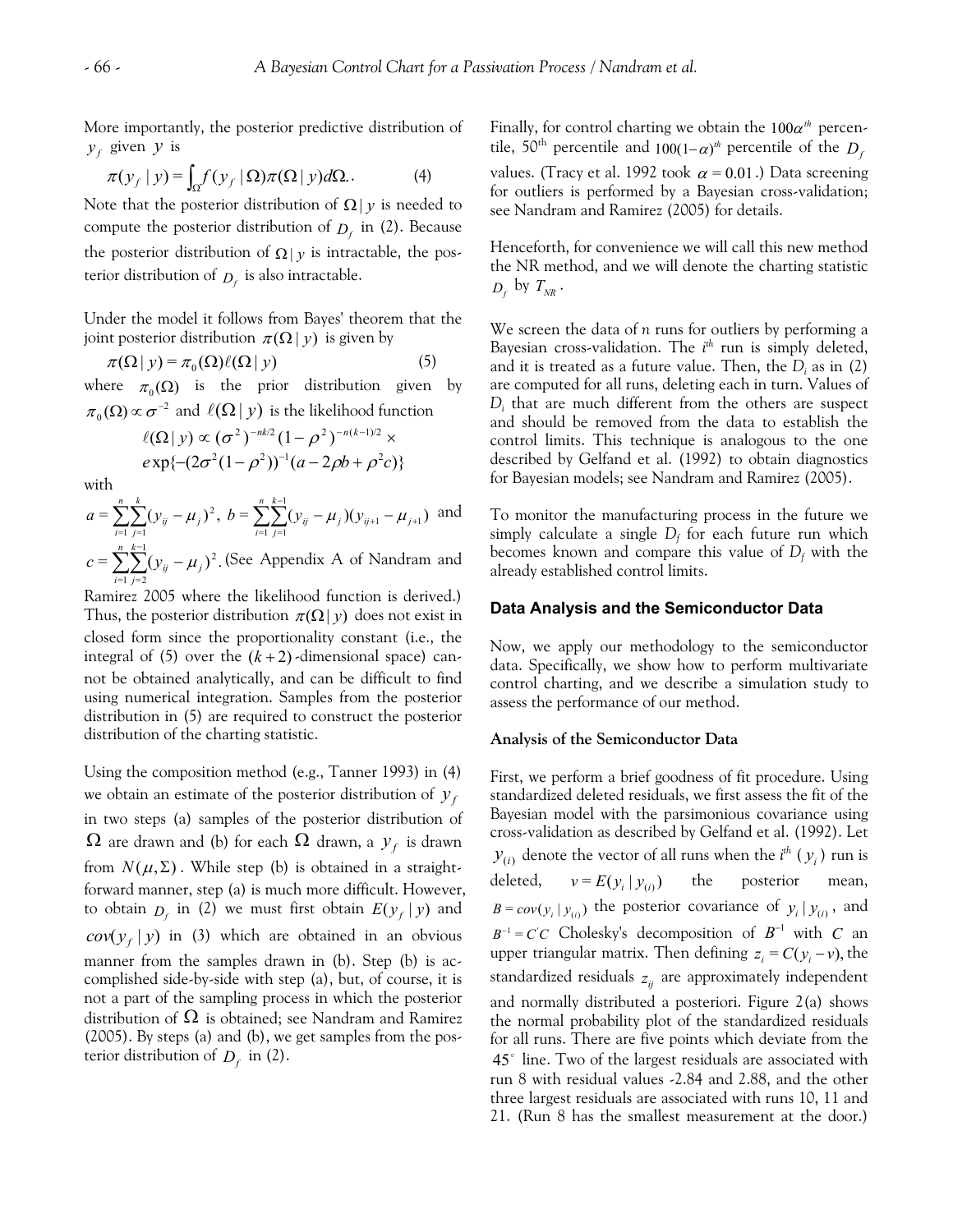When we omitted all four runs associated with these five residuals, we obtained a much improved normal probability plot (Figure 2(b)). (Note that there are 78 points in Figure 1(a) and 66 points in Figure 2(b).)

0.10, 2.21, 12.5. The posterior means of  $T_{_{\!N\!R}}$  and  $T_{_{\!T\!Y\!M}}$ are 2.85 and 3.85 respectively. Not surprisingly the posterior standard deviations of  $T_{NR}$  and  $T_{TTM}$  are 2.44 and 3.57 respectively, an increase of 46% of  $T_{\text{TTM}}$  over  $T_{\text{NR}}$ .



**Figure 2.** Normal probability plot of standardized residuals including the expected 45 degree line and the 95% pointwise critical bands

Figure 3 shows the control charts based on  $T_{\text{TTM}}$  and  $T_{\text{NR}}$ . Notice that the out-of-control runs are different for the two charting statistics. Of course, the limits based on  $T_{\text{TYM}}$  are larger than those based on  $T_{\text{NR}}$ . Figure 4 shows the control chart with the one out-of-control run indicated by  $T_{NR}$  in Figure 3 removed. Now there are three out-of-control runs which are indicated by both charting statistics. It is comforting that the two charts for  $T_{\rm\scriptscriptstyle TYM}$ and  $T_{NR}$  look similar with the limits for  $T_{TYM}$  being larger.

On removing runs 8, 10, 11 and 21 Figure 5 indicates that the process is in control. The process engineer indicated that these outliers were probably due to poor electrical contact of the wafers to the boat in the tube. Thus, the control limits are the established limits which will be used for future monitoring. For  $T_{TYM}$  the control limits are 0.12, 2.71, 16.6 and for  $T_{NR}$  the control limits are



**Figure 3.** Control charts for the NR method (bottom panel) versus the TYM method (top panel)

Finally, in Figure 6 in pretense we consider the 26 runs as future runs with the established control limits. This is the same as Figure 3 with the limits shown in Figure 4. Thus, the out-of-control runs are different for the two methods.



**Figure 4.** Control charts for the NR method (bottom panel) versus the TYM method (top panel) without run 8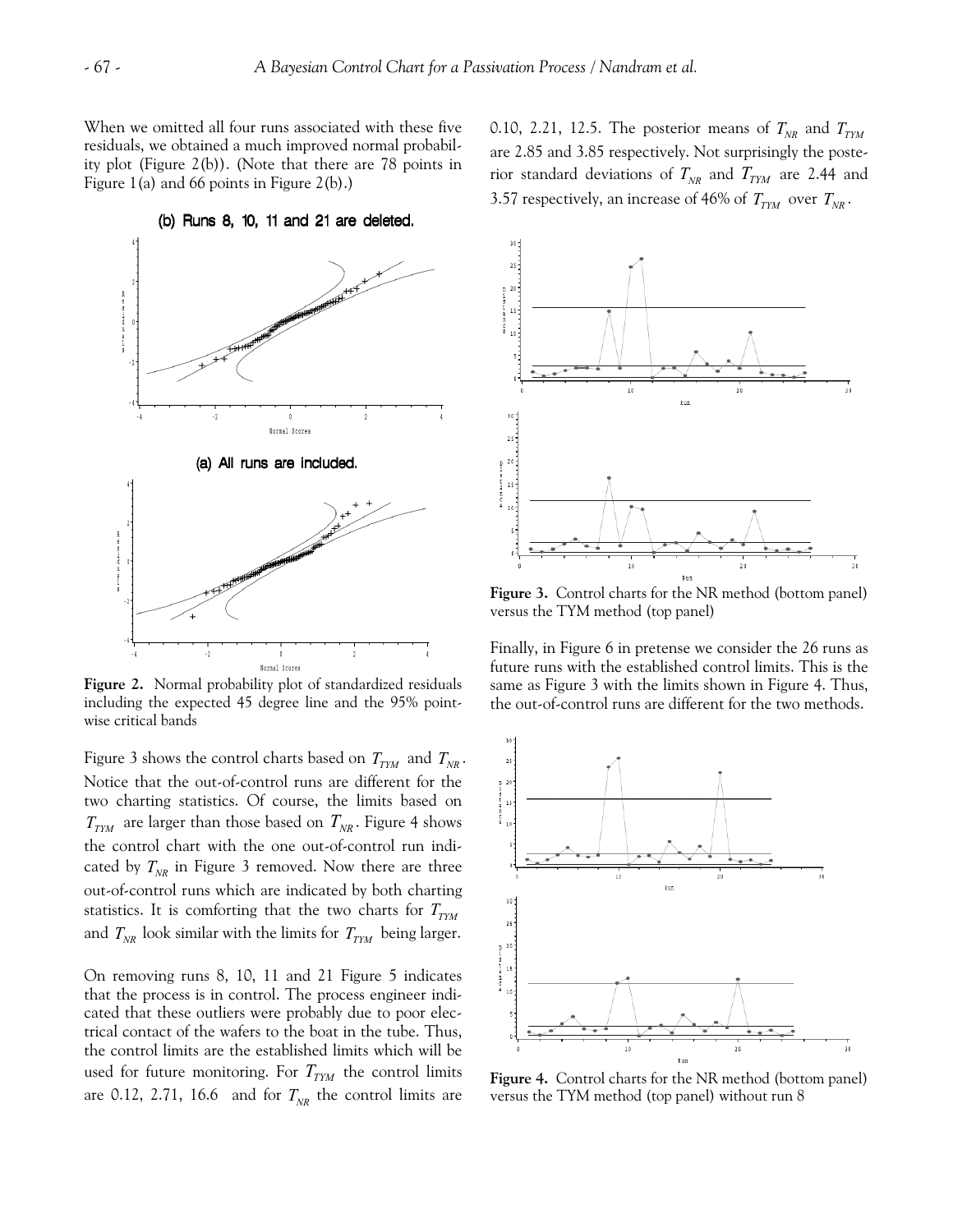

**Figure 5.** Control charts for the NR method (bottom panel) versus the TYM method (top panel) without runs 8, 10, 11 and 21



**Figure 6.** Control charts for the NR method (bottom panel) versus the TYM method (top panel) for the 26 runs after establishing control (i.e., without runs 8, 10, 11 and 21)

#### **A Simulation Study: Detection of Out-of-control Runs**

In this section we use simulated examples to study how well the NR method can detect out-of-control values as compared with TYM. In the simulated examples the components of  $\mu$  are all set at zero for convenience, and the covariance matrix has specified forms (see below). Then, we generated a random sample of  $n = 26$   $k$ . variate normal random variables with the specified mean vector and covariance matrix. (There are  $n = 26$  runs in our application.) In all examples we used noninformative priors. We compare the average run length for the process under the NR model and the TYM model when there is an out-of-control process shift. In our simulated examples we took  $\sigma^2 = 1$ ,  $\rho = .80$ ,  $\mu_1 = \mu_2 = ... = \mu_k = 0$ for  $k = 2,3,...,8$ . Note, in particular that the data are generated under the parsimonious model.

Let LCL and UCL denote the  $100(1-\alpha)\%$  control limits for either the NR method or the TYM method. We consider a known shift of  $\delta_i$  for the  $i^{th}$  component of the mean vector for the stable process, and we represent the multivariate vector of shifts by  $\delta = (\delta_1, \ldots, \delta_k)$ . Then, for a shifted observation, denoted by  $y_f$ ,  $y_f - \delta$ follows the original model

$$
y_f - \delta \mid \mu, \Sigma \sim N(\mu, \Sigma), \tag{6}
$$

where  $\Sigma$  refers to the full covariance matrix for TYM or the reduced covariance matrix for NC. Then, the posterior distribution of  $y_f - \delta$  is

$$
p(y_f - \delta | y) = E(p(y_f - \delta | \mu, \Sigma))
$$
 (7)

where the expectation is with respect to the posterior distribution of  $\mu$  and  $\Sigma$  given  $y$  obtained from the Metropolis-Hastings algorithm.

We computed the average run length (ARL) when there is a shift of  $\delta$  . Let  $N$  be the number of runs required for the process to go out of control (i.e, for the process to go outside the interval (LCL, UCL)). Then the ARL is given by

$$
ARL = E(E(N | y, \Omega)) = E(E(N | \Omega)),
$$

where  $\Omega = (\mu, \sigma^2, \rho)$ . But given  $\Omega$ , N has a geometric distribution with probability  $p(\Omega)$  depending on  $\overline{\Omega}$ with expectation  $p(\Omega)^{-1}$ . Thus,

$$
ARL = E(p(\Omega)^{-1} | y). \tag{8}
$$

We obtain a Rao-Blackwellized estimator of the ARL as follows: for each iterate  $\Omega^{(m)}$ , we draw 5,000 values  $y_1, \ldots, y_{5000}$  under the shifted distribution and count the proportion out of control, denoted by  $p(\Omega^{(m)})$  for the *mth* iterate. Then the Rao-Blackwellized ARL is given by

$$
M^{-1}\sum_{m=1}^M p(\Omega^{(m)})^{-1},
$$

where *M*=2,000 is the number of iterates from the Metropolis-Hastings algorithm. Increasing the sample size to 10,000 showed virtually no difference in the point estimates. We use a similar method for TYM.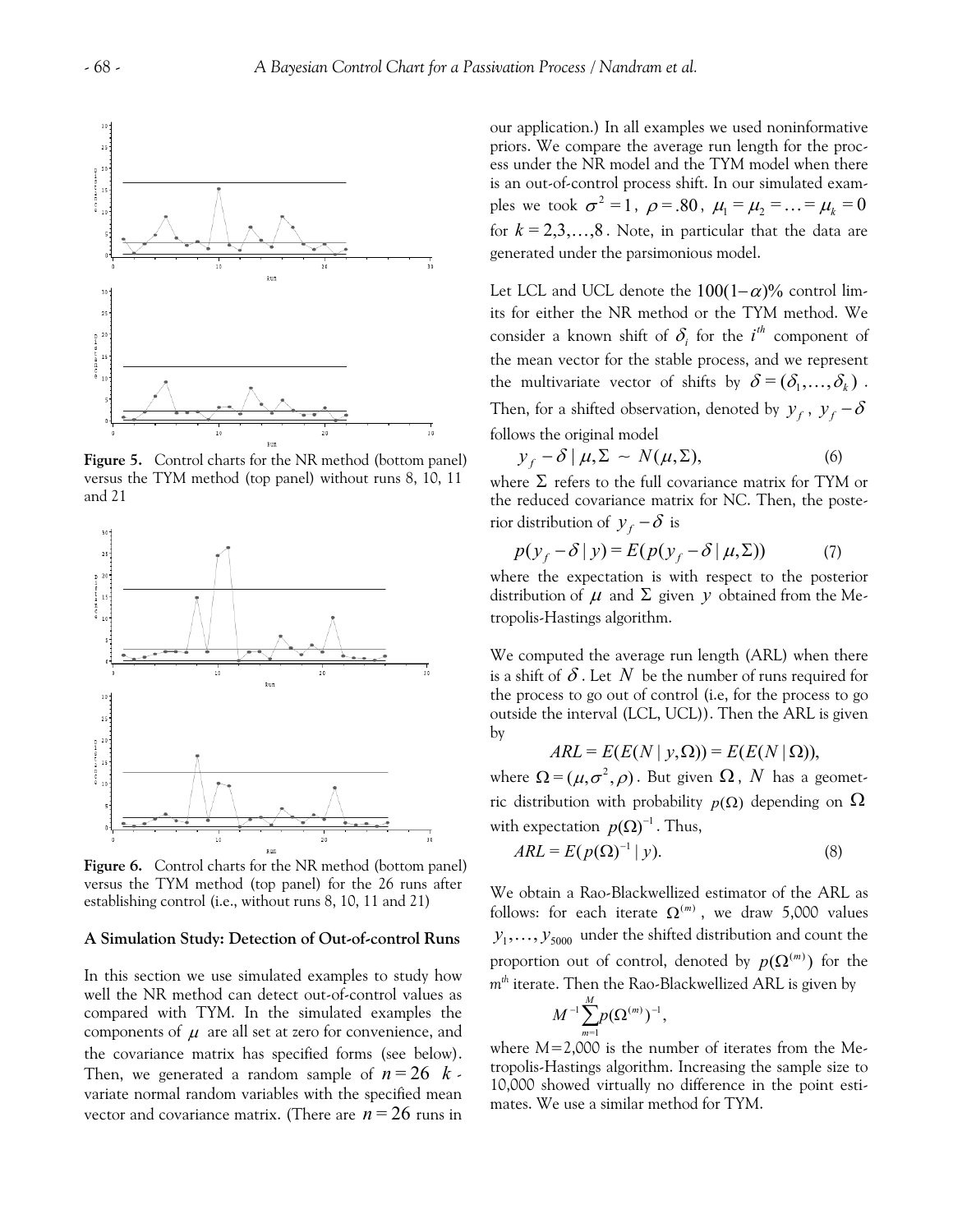Others have used a Markov chain approximation to determine the ARL of a multivariate statistical process control chart; see, for example, Runger and Prabhu (1996). Our method for computing the ARL needs essentially no approximation.

We consider two cases. In the first case, we perturbed all k variables in the same way and calculated the probability of detecting the stated shift. We study shifts of  $\delta_i$  ( $\sigma$  is set at 1) of 0.0 to 3.5 by steps of 0.25 for 2 to 8 variables. In the second case, we perturbed only the first of the *k* variables.

For the false alarm rate (i.e., the out-of-control probability for an in-control process) with reasonably small error, we obtain the .02 nominal value for both methods. When all variables are perturbed at 0 shift (i.e., in control), the ARLs range from 49-66 for the NR method and 57-59 for the TYM method. There is no pattern as the number of variables increases from  $k=2$  to  $k=8$ . Except for  $k=4$ when  $ARL=66$  and  $k=7$  when  $ARL=49$ , for all values of k the ARLs for NR and TYM are very similar. The NR ARLs are very similar when all components are perturbed to when only the first component is perturbed, but the TYM ARLs are slightly larger when only the first component is perturbed, ranging from 61-64. These are approximately in concordance with the .02 nominal value.

In Table 2 we present the results for shifts of  $0.5, 1.0, 1.25, 1.5, 2.0, 2.5$  sigma. It is not surprising that for  $k=2$  the two methods are very similar for both cases. In general the ARLs for TYM are much larger than those

for NR. The exceptions are for  $k=5$  and case 2 at shifts 1.25 and beyond but the differences are not alarming. At the same value of k for case 1 at shift 1.25 compare 29 and 50 and at shift 1.5 compare 20 and 44. In many examples the ARLs for NR are less than half those for TYM. For  $k=6$ , 7 or 8 and for both cases the NR method is substantially better than the TYM. For example for  $k=8$  and any case the ARL for the NR method is less than a quarter of the ARL for the TYM method. Observe that when only the first variable is shifted, the ARLs are smaller. The NR method is expected to perform better than the TYM method as the number of variables increases because the number of parameters for TYM method increases dramatically but increases only by one for each additional variable for the NR method.

## **Conclusion**

In this paper, our main contribution is in screening and monitoring multivariate semiconductor data in which it is likely that there is parsimony in the covariance. In particular, we have introduced a Bayesian cross-validation method into statistical process control, and we have shown that it is feasible to reduce the number of parameters in a *k* -dimensional covariance matrix to just two parameters.

This structure with a reduced covariance matrix is suitable not only for statistical process control for semiconductor manufacturing, but it may also be appropriate for data structures arising in areas such as agriculture, geostatistics and image analysis.

|                |               | Shift |            |     |            |      |            |    |            |    |                |              |            |  |
|----------------|---------------|-------|------------|-----|------------|------|------------|----|------------|----|----------------|--------------|------------|--|
|                |               | 0.5   |            | 1.0 |            | 1.25 |            |    | 1.5        |    | 2.0            |              | 2.5        |  |
| k              | Case          | ΝR    | <b>TYM</b> | NR  | <b>TYM</b> | NR   | <b>TYM</b> | NR | <b>TYM</b> | NR | <b>TYM</b>     | NR           | <b>TYM</b> |  |
| $\overline{c}$ |               | 50    | 53         | 38  | 38         | 28   | 27         | 19 | 18         | 8  | 8              | 4            |            |  |
|                | h             | 47    | 47         | 20  | 18         | 10   | 9          | 5  | 5          | ∍  | $\mathcal{L}$  |              |            |  |
|                |               | 52    | 56         | 34  | 40         | 23   | 27         | 14 | 17         | 6  | 6              | $\mathbf{A}$ |            |  |
|                | $\mathcal{D}$ | 48    | 55         | 21  | 33         | 11   | 20         | 6  | 11         |    | 4              |              |            |  |
|                |               | 56    | 57         | 32  | 42         | 21   | 28         | 13 | 16         |    | 6              | 3            | 3          |  |
|                | $\mathcal{L}$ | 54    | 57         | 25  | 33         | 15   | 17         | 8  | 9          | 3  | 3              | h            |            |  |
|                |               | 52    | 59         | 38  | 58         | 29   | 50         | 20 | 44         | 9  | 21             |              | 9          |  |
|                | C             | 48    | 59         | 25  | 26         | 15   | 11         | 9  | 6          | 3  | $\overline{c}$ | ∍            |            |  |
| 6              |               | 56    | 61         | 40  | 60         | 28   | 52         | 18 | 40         |    | 16             | 3            | 6          |  |
|                | ∍             | 55    | 62         | 32  | 58         | 19   | 46         | 11 | 30         | 4  | 11             | ∍            |            |  |
|                |               | 42    | 62         | 24  | 64         | 16   | 57         | 10 | 43         | Δ  | 16             | ◠            | h          |  |
|                |               | 40    | 61         | 20  | 66         | 12   | 65         |    | 56         | 3  | 28             |              | 12         |  |
| 8              |               | 53    | 63         | 38  | 71         | 27   | 71         | 17 | 68         | −  | 38             | 3            | 17         |  |
|                |               | 51    | 64         | 32  | 72         | 20   | 68         | 12 | 61         | 4  | 27             | C            | 10         |  |

**Table 2:** Comparisons of ARLs by number of variables, case, shift and method